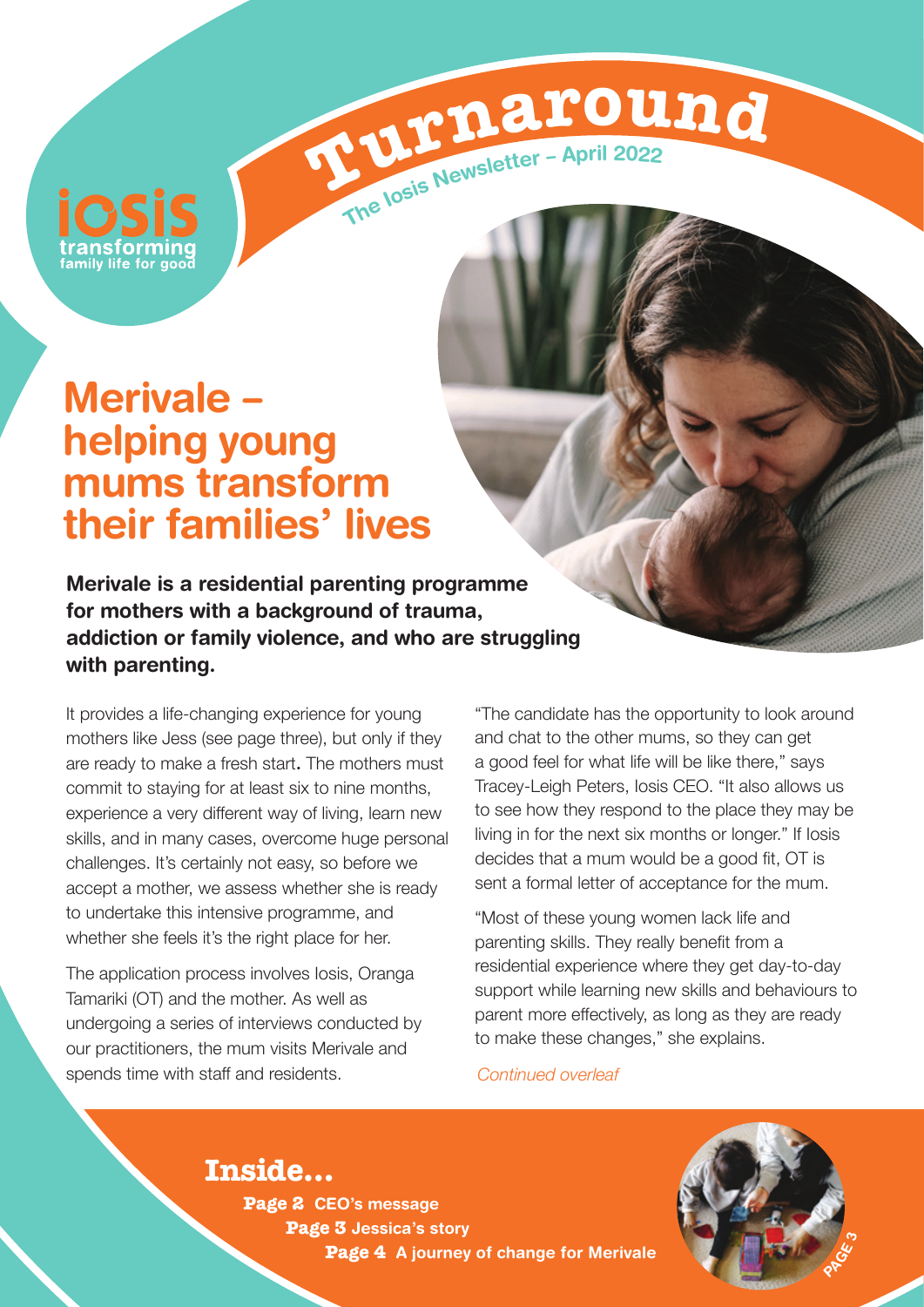# **A message from our CEO**

The first few months of 2022 have created challenges for Iosis as we deal with the impact of the Omicron outbreak. As you can imagine, this has placed huge demand on our services. At the same time, our resources have been stretched, with some staff members isolating. I'd like to take

Tunumafono Tracey acknowledge our amazing team, who have been working incredibly hard during this difficult time. Every day, they go above and beyond to help the families in our care, and I thank them for their commitment, strength and aroha.

Speaking of commitment, in this special issue of *Turnaround*, we look back at the history of Merivale, our residential programme for young mothers – and look forward to a positive future for this vital programme.

Established in 1989, Merivale has now helped young mums learn life and parenting skills for over 30 years. And, as Jess's story on page three reminds us, it really does turn their lives around – and their children's lives too. So I would like to thank all of our generous supporters who help make this possible.

Finally, please join me in praying for all of the families dealing with the challenges and heartbreak of COVID at the moment. It's in times like these that our services are most needed – and I know our wonderful team will do their best to continue to transform family life. Kia kaha, go well and stay safe.

Tunumafono Tracey-Leigh Peters - CEO

#### **Merivale – helping young mums transform their families' lives**

this opportunity to

*continued from previous page*

"Assessing the mum and evaluating the fit between their needs and the Merivale programme is one of the most important parts of the process. Not all mothers need a residential programme, or they may decide it's not right for them. It's a huge commitment, so they really need to be motivated to change.

"When a mum arrives, there is a process of settling in," says Tracey. "Then the real work begins – helping these young mothers become better parents, and teaching them that they can break the cycle of violence or dependency and give their children a better life."

#### **Prayer needs**

**Please join us in praying for all families affected by Omicron, especially those of our clients and staff. Please also pray for the young mums at Merivale as they continue their journey to become better parents, and for the children under the care of our SWiS team in local schools.**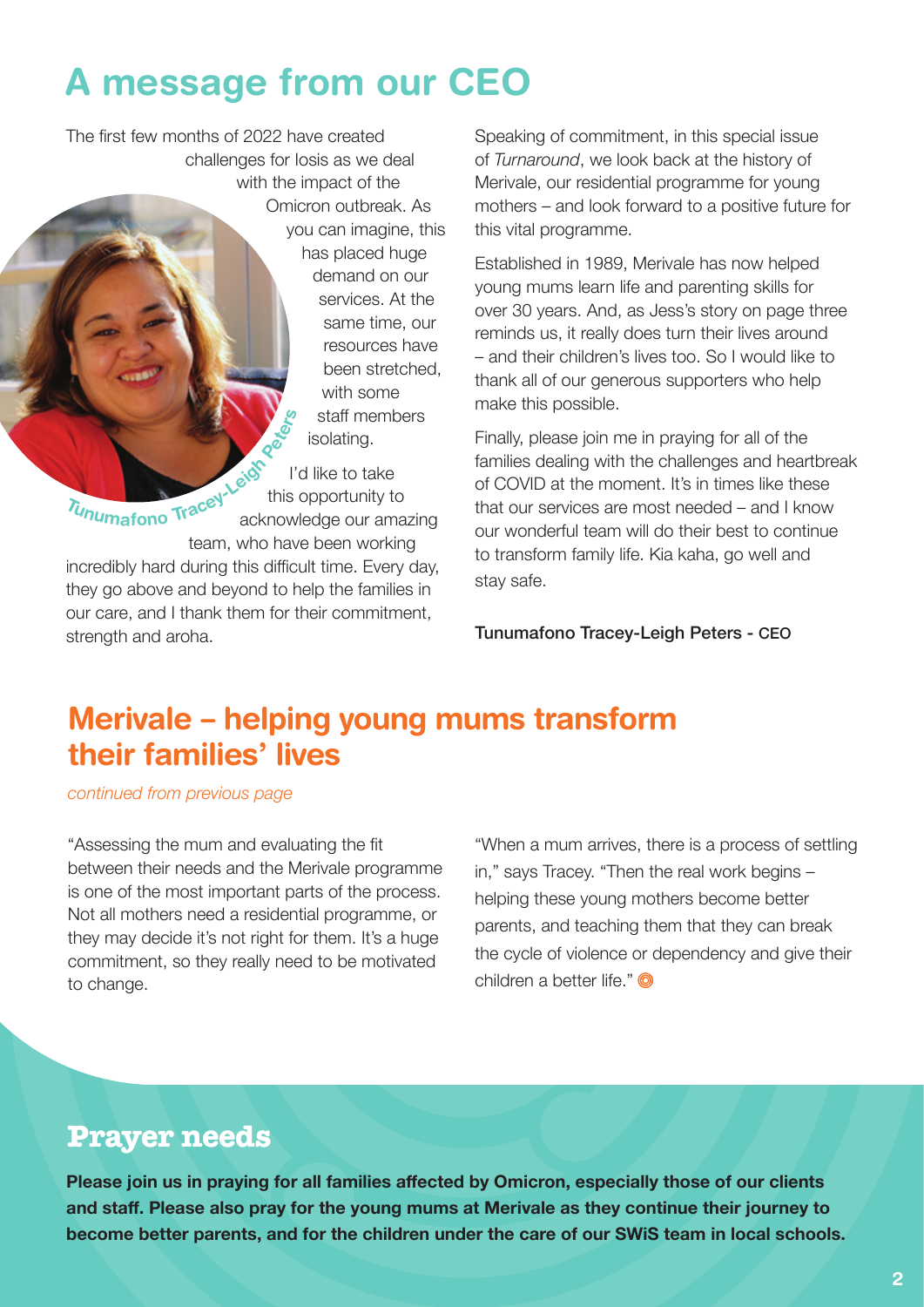#### **Thank you, Sunema - we'll miss you**

Recently, we farewelled Sunema (Sonny) Ah-Hing, who has worked at Merivale for over 10 years, joining us as a support worker and leaving as Merivale's manager. "Sonny made a wonderful contribution during her long years of service at Merivale," says Iosis CEO, Tracey-Leigh Peters.

"She touched the lives of so many mothers and changed their lives for the better. She will be missed by the team and the mothers."

## **Jessica's story … from despair to hope**

**When her baby died tragically and her older child was taken into care, Jessica was in a dark place. Determined her daughter would experience a better life, she turned to Merivale for help.** 

**Stay current with what is happening at Iosis.**

**'Like' our Facebook page www.facebook.com/IosisLtd**

Before coming to Merivale, Jessica had been in a violent relationship and regularly used alcohol and drugs. "I got triggered too quickly," she says. "I had no boundaries of stopping myself, plus I was grieving as well."

However, there was hope. Jessica had heard of Merivale, which offers intensive support to mums who have experienced violence and addiction. Young mothers find healing for themselves and learn new behaviours and parenting skills that will transform their family life.

"Coming to Merivale was when I started learning," says Jessica. "It was hard, but it was all worth it. I'm just so grateful that I made it in those gates."

After nine months at Merivale, Jessica is now confident in her ability to raise her daughter safely. "I am more alert with my daughter. She trusts me. Before she didn't like playing with me, but now it is so much better. I love exploring with her, comforting

\*Stock image to protect identities.

her, delighting in her and securing her safe space," says Jessica.

"I thank Merivale for being part of my and my daughter's journey. This is a once-in-a-lifetime opportunity."

> **"Co m ni g to**

**starte d learning,"**

**Merivale**

**Kabupaten** 

**says Jess. \***

**Fa**

**rewell**

**, Sonny.**



**3**